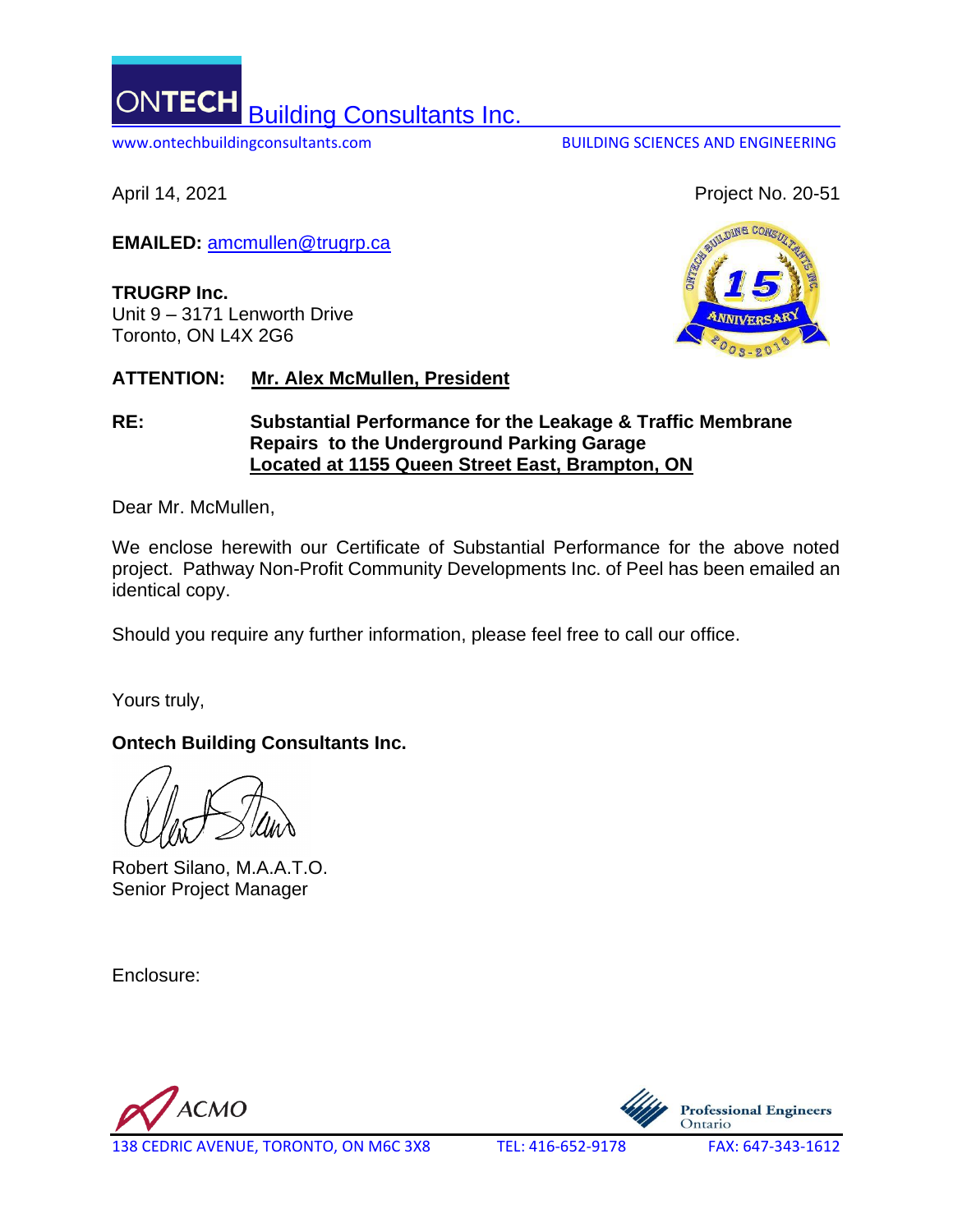

www.ontechbuildingconsultants.com BUILDING SCIENCES AND ENGINEERING

Form 6 - Construction Lien Act, 1983

## **CERTIFICATE OF SUBSTANTIAL PERFORMANCE OF THE CONTRACT UNDER SECTION 32 OF THE ACT**

(Country/District or Regional Municipality/City or Borough of Metropolitan Toronto in which premises are situated)

## **CITY OF BRAMPTON, ONTARIO**

(Street Address and City, Town, etc. or if there is no street address, the location of the premises)

## **1155 QUEEN STREET EAST, BRAMPTON, ONTARIO**

This is to certify that the contract for the following improvement:

## **LEAKAGE & TRAFFIC MEMBRANE REPAIRS TO THE UNDERGROUND PARKING GARAGE**

(short description of the improvement)

to the above premises was substantially performed on:

### **DECEMBER 31, 2020**

(date substantially performed)

### **ONTECH BUILDING CONSULTANTS INC.**

Date Certificate signed: **APRIL 14, 2021**

Consultant:

(Payment Certifier where applicable)

N/A

Owner:  $\_$ 

N/A

Contractor:

 (Owner and Contractor, where there is there is no Payment Certifier)